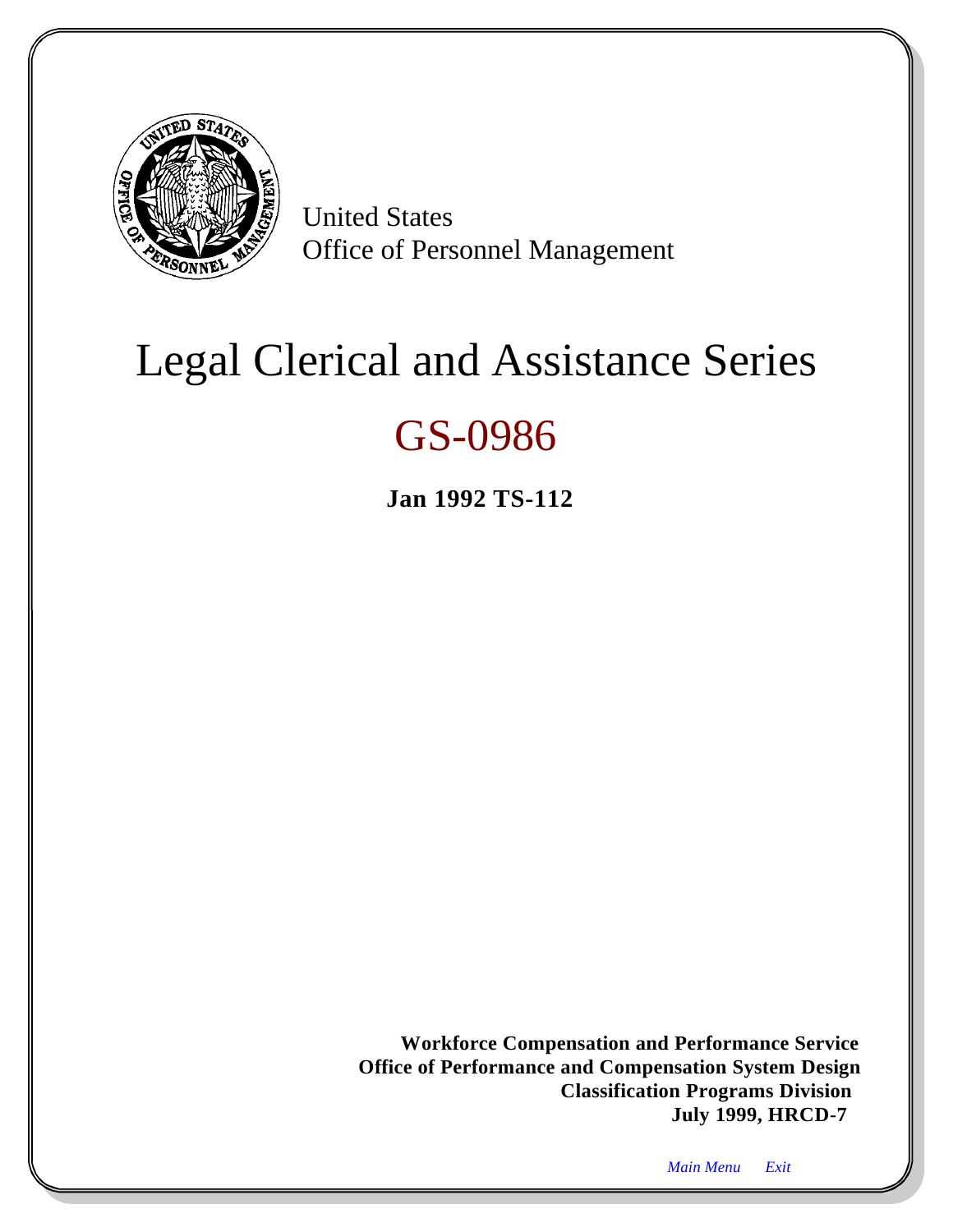### **Legal Clerical and Assistance Series**

#### **GS-0986**

#### **CONTENTS**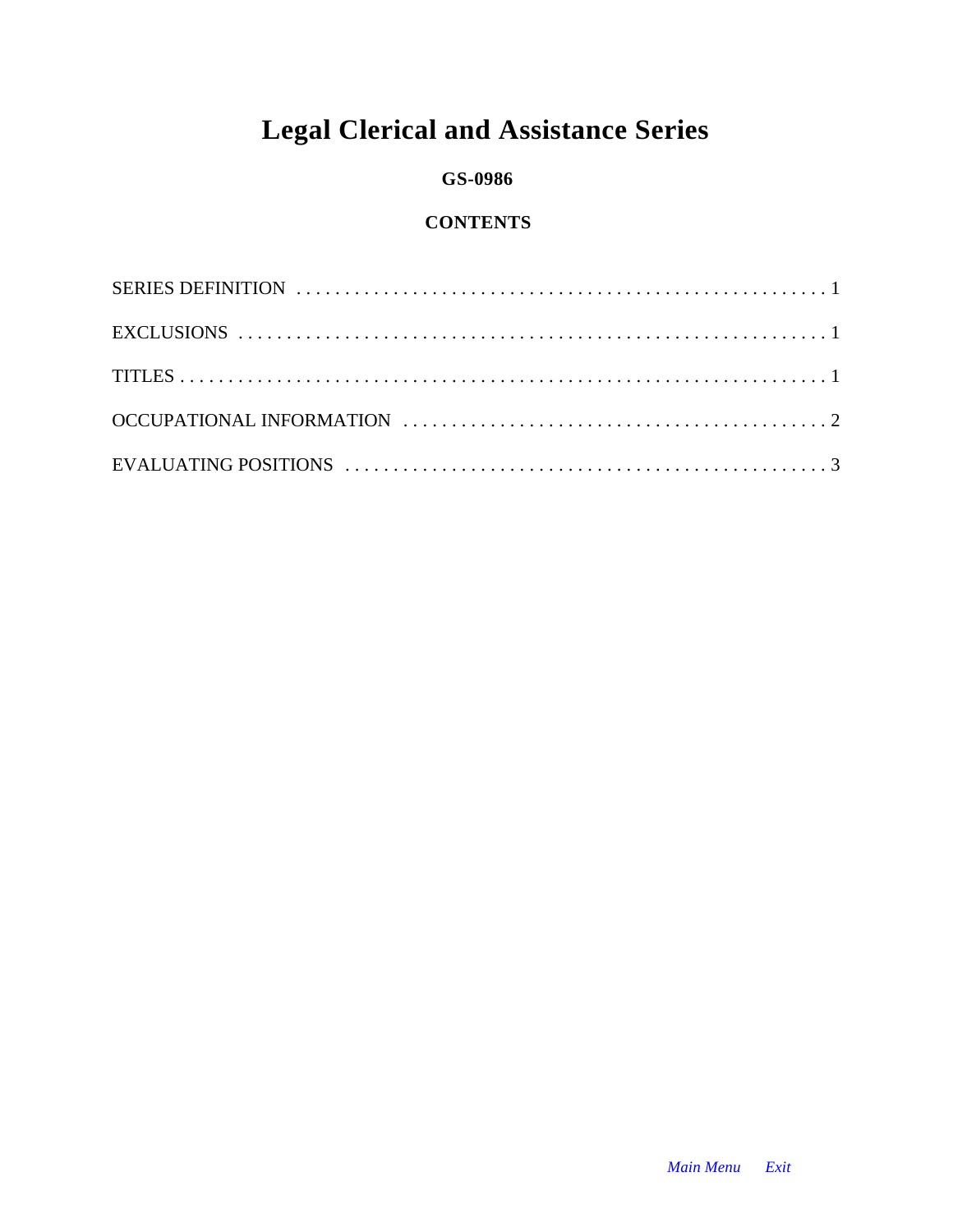#### **SERIES DEFINITION**

This series includes positions involving legal clerical, assistance, or technical work not classifiable in any other series in th[e Legal and Kindred Group, GS-900.](#page-87-0) The work requires specialized knowledge of processes, procedures, and practices to support legal activities.

This series coverage standard supersedes the one for the Legal Clerk and Technician Series, GS-986, issued in April 1982. Some positions that are now classified in this series were formerly covered by the clerical portion of the standard for the Legal Instruments Examining Series, GS-963, issued in April 1959. The Legal Instruments Examining Series now excludes clerical positions.

#### **EXCLUSIONS**

- 1. Classify in th[e Claims Clerical Series, GS-998,](#page-0-1) clerical positions that involve the processing, development, and verification of entitlement to benefits or other claims-related actions.
- 2. Classify in the appropriate series in the [General Administrative, Clerical, and Office Services](#page-0-1) [Group, GS-300,](#page-0-1) positions that involve clerical, secretarial, or general office support work but do not require knowledge of legal processes, procedures, and practices.
- 3. Classify in the [Legal Instruments Examining Series, GS-963,](#page-0-1) positions that involve examining legal instruments and supporting documents to determine whether a requested action complies with certain provisions of various laws.
- 4. Classify to the **Paralegal Specialist Series, GS-950**, positions that involve analyzing legal decisions; compiling substantive information on legal subjects; and collecting, analyzing, and evaluating evidence in connection with hearings, appeals, litigation, or advisory services; when the work requires specialized knowledge of law, but not bar membership.

#### **TITLES**

There are no specific requirements for titles in this series, but it is suggested that, whenever possible, titles include either the word "Clerk" or "Assistant." Specific titles should reflect concisely the nature of the work, and be developed in accordance with the titling guidance in the [Introduction to the Position Classification Standards.](#page-16-0) Titles also should be preceded by "Lead" or "Supervisory", as appropriate.

Work that requires a fully qualified typist or stenographer must be titled using the appropriate parenthetical title. The titling instructions in the Introduction to the **Position Classification** [Standards contain guidance on the use of parenthetical titles.](#page-16-0)

#### **OCCUPATIONAL INFORMATION**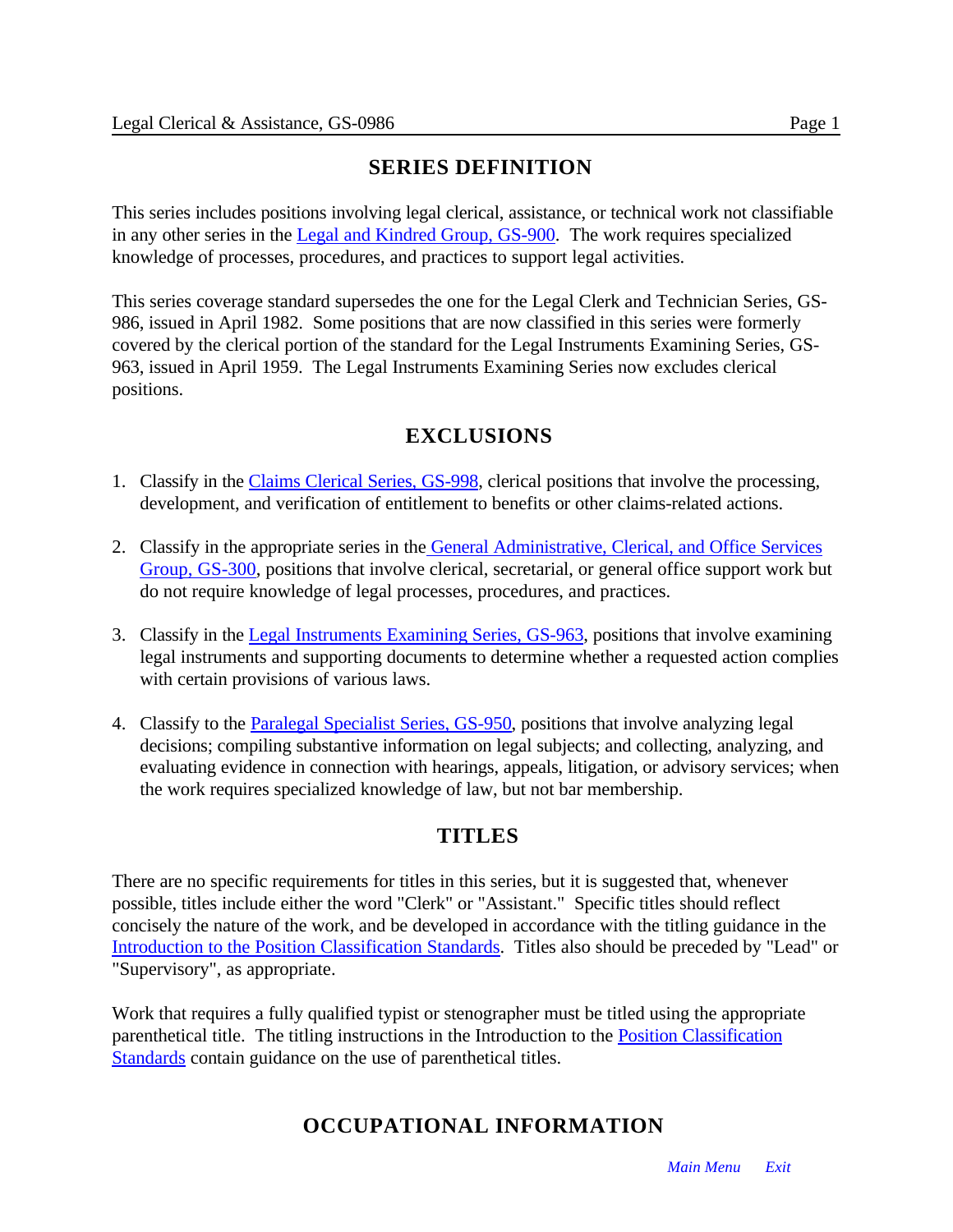This series includes a variety of one-grade interval legal clerical and technical support positions that are not covered by other more specialized series. The common element is the requirement for knowledge of the form, content, and use(s) of civilian or military legal instruments and documents, and/or the steps and procedures involved in processing civilian or military legal actions pertaining to the activities of the organization in which the position is located.

Most positions in this series perform one or more clerical functions, such as --

- initiating and composing standardized legal forms routinely needed for specific legal actions;
- accepting service of legal documents, reviewing them for correct form and timeliness, and annotating case files and status records to reflect receipt and due date for response or other actions required;
- initially processing legal instruments, including receiving them, checking them for required information and acceptable form, locating and compiling information from files, determining if any treatment, such as rearrangement or simple computations is necessary, and routing the assembled material to an examiner for technical examination;
- maintaining docket calendars and tickler systems, coordinating schedules with Clerks of Courts, reminding attorneys of court appearances and deadlines for submitting various actions or documents, notifying witnesses of appearances and of changes resulting from suspensions or settlements; and
- establishing, maintaining, and closing out case files or systems of legal records, annotating indices and status records, compiling workload and status reports, and locating and abstracting data from files and records.

Some positions involve performing duties that are basically secretarial in nature as described in the classification standard for the [Secretary Series, GS-318.](#page-0-1) It is appropriate to classify such positions to the Legal Clerical and Assistance Series, GS-986, in accordance with the principles for classifying mixed series work, when the paramount requirement is specialized knowledge of legal processes, procedures, and practices.

Also included in this series are positions that involve various legal technical support functions. These may involve assisting in the conduct of hearings or judicial proceedings, case management and litigation, debt collection, and other similar types of activities for which there are ample precedents and established procedures.

#### **EVALUATING POSITIONS**